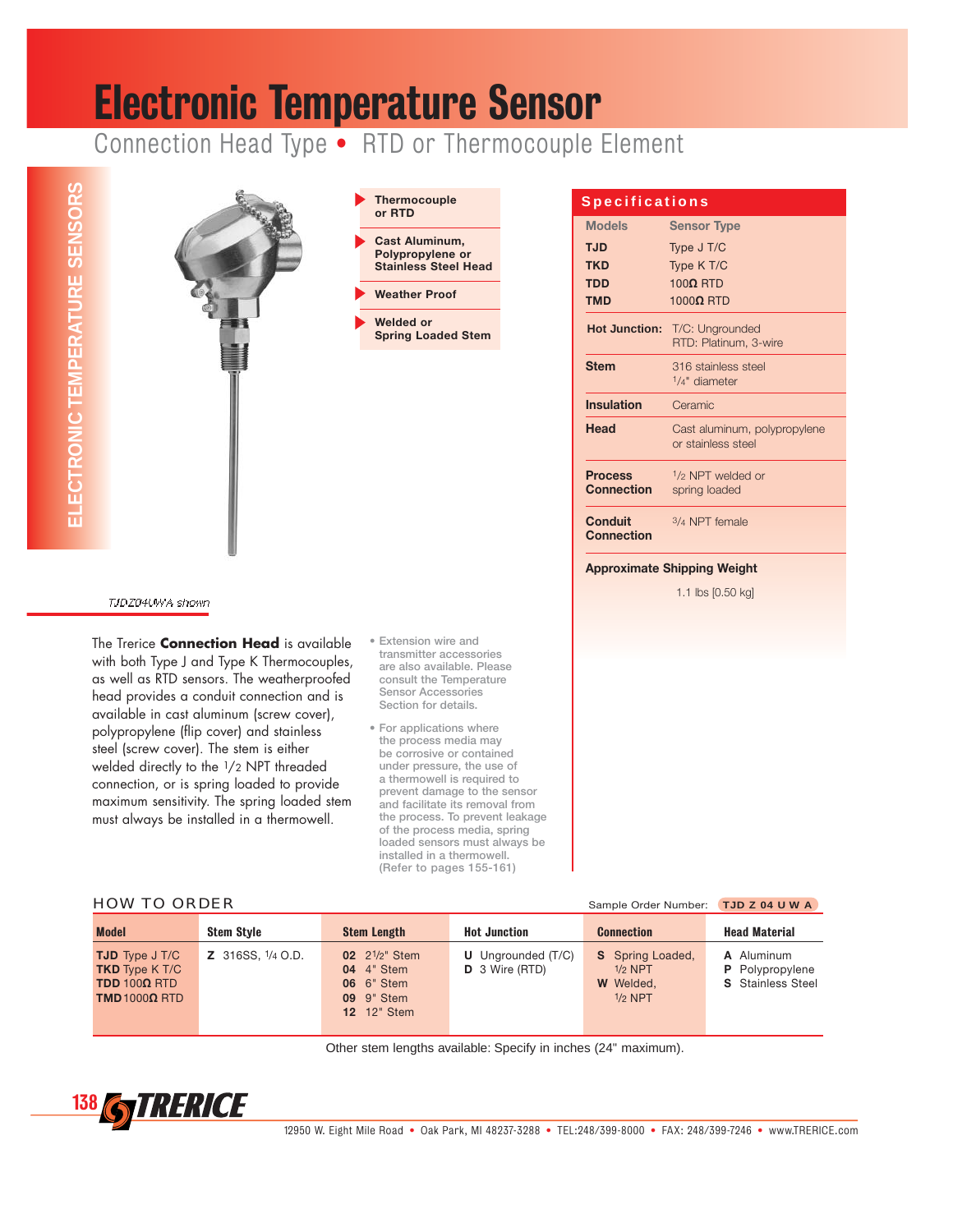

## Electronic Temperature Sensor

### Connection Head Type

All dimensions are nominal. Dimensions in [ ] are in millimeters.



#### Sensor Specifications

| <b>Thermocouple</b> |                   |                                     |                                   |                                                                        |  |
|---------------------|-------------------|-------------------------------------|-----------------------------------|------------------------------------------------------------------------|--|
| <b>Type</b>         | <b>Color Code</b> | <b>Positive Lead</b>                | <b>Negative Lead</b>              | <b>Temperature Range</b>                                               |  |
|                     | <b>Black</b>      | $Iron* (Fe)$<br>[white]             | Constantan (Cu-Ni)<br>[red]       | 32° to 1382°F (0° to 750°C)                                            |  |
| K                   | Yellow            | Nickel-Chromium (Ni-Cr)<br>[yellow] | Nickel-Aluminum* (Ni-Al)<br>[red] | 32 $^{\circ}$ to 2282 $^{\circ}$ F (0 $^{\circ}$ to 1250 $^{\circ}$ C) |  |

*\*magnetic lead*

#### **RTD**

| <b>Type</b> | <b>Material</b> | <b>Resistance</b> | <b>Temperature Coefficient</b>                    | <b>Temperature Range</b>                 |
|-------------|-----------------|-------------------|---------------------------------------------------|------------------------------------------|
|             | Platinum (Pt)   | $100\Omega$       | $\alpha = 0.00385 \Omega/\Omega$ <sup>o</sup> C   | -50° to 700°F (-45° to 370°C) $^{\circ}$ |
| M           | Platinum (Pt)   | $1000\Omega$      | $\alpha = 0.00385 \ \Omega/\Omega$ <sup>o</sup> C | -50° to 700°F (-45° to 370°C) $^{\circ}$ |

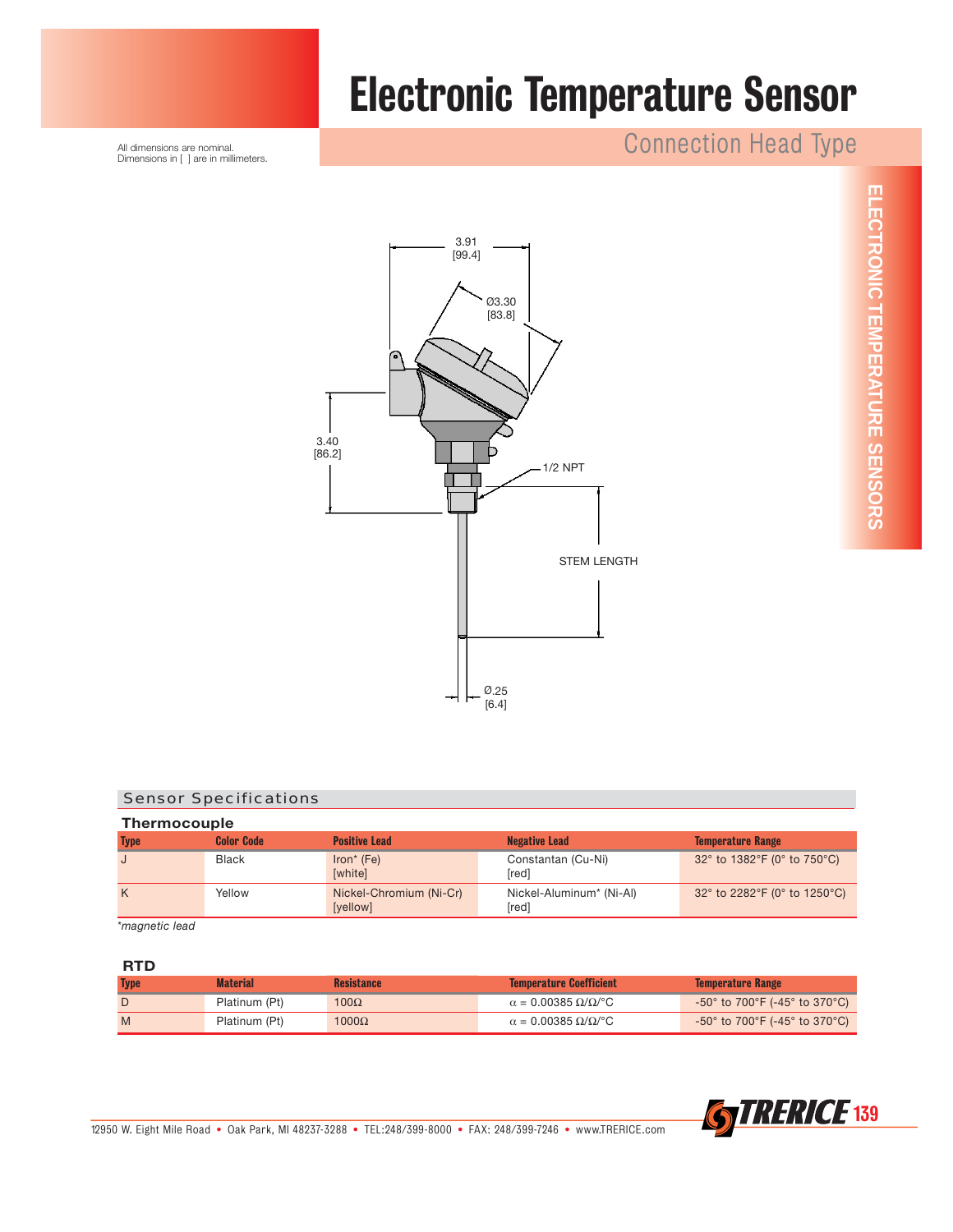### Electronic Temperature Sensor

Integral Leadwire • RTD or Thermocouple Element





#### **Specifications**

| <b>Models</b>                | <b>Sensor Type</b>                                                                  |
|------------------------------|-------------------------------------------------------------------------------------|
| TJD                          | Type J T/C                                                                          |
| <b>TKD</b>                   | Type K T/C                                                                          |
| <b>TDD</b>                   | 1000 RTD                                                                            |
| <b>TMD</b>                   | 1000Q RTD                                                                           |
|                              | Hot Junction: T/C: Ungrounded<br>RTD: Platinum, 3-wire                              |
| <b>Stem</b>                  | 316 stainless steel<br>$1/4"$ diameter                                              |
| <b>Insulation</b>            | Ceramic                                                                             |
| <b>Termination</b>           | Integral leadwire with spring<br>relief or Teflon sheath<br>(450°F / 230°C maximum) |
| Leadwire<br><b>Jacketing</b> | T/C: Fiberglass<br>RTD: Teflon                                                      |
|                              | <b>Approximate Shipping Weight</b>                                                  |

0.5 lbs [0.23 kg]

TJDZ06UR120 shown

Trerice **Integral Leadwire Sensors**

are available with an RTD, or a Type J or K Thermocouple. The stem transition includes a spring relief to prevent damage to the leadwire. A Teflon covered sensor and leadwire is offered for use with open tanks or corrosive process media (the Teflon covered sensor does not include a spring relief).

**For applications where the process media may be corrosive or contained under pressure, the use of a thermowell is required to prevent damage to the sensor and facilitate its removal from the process. (Refer to pages 155-161)**

|  |  | <b>HOW TO ORDER</b> |
|--|--|---------------------|
|  |  |                     |

| <b>HOW TO ORDER</b><br>Sample Order Number: TDD Z 06 D T 024                                                  |                   |                                                                                                                              |                                                    |                                                                                                      |                                                      |
|---------------------------------------------------------------------------------------------------------------|-------------------|------------------------------------------------------------------------------------------------------------------------------|----------------------------------------------------|------------------------------------------------------------------------------------------------------|------------------------------------------------------|
| <b>Model</b>                                                                                                  | <b>Stem Style</b> | <b>Stem Length</b>                                                                                                           | <b>Hot Junction</b>                                | <b>Connection Style</b>                                                                              | Leadwire Length                                      |
| <b>TJD</b> Type J T/C<br><b>TKD</b> Type K T/C<br><b>TDD</b> 100 $\Omega$ RTD<br><b>TMD</b> 1000 $\Omega$ RTD | Z 316SS, 1/4 O.D. | 02 2 <sup>1</sup> / <sub>2</sub> " Stem<br><b>04</b> 4" Stem<br><b>06</b> 6" Stem<br><b>09</b> 9" Stem<br><b>12</b> 12" Stem | <b>U</b> Ungrounded (T/C)<br><b>D</b> 3 Wire (RTD) | <b>R</b> Integral Leadwire<br>with Relief Spring<br><b>T</b> Integral Leadwire<br>with Teflon Sheath | Specify Length<br>in inches<br>$(i.e., 10 feet=120)$ |

Other stem lengths available: Specify in inches (24" maximum).

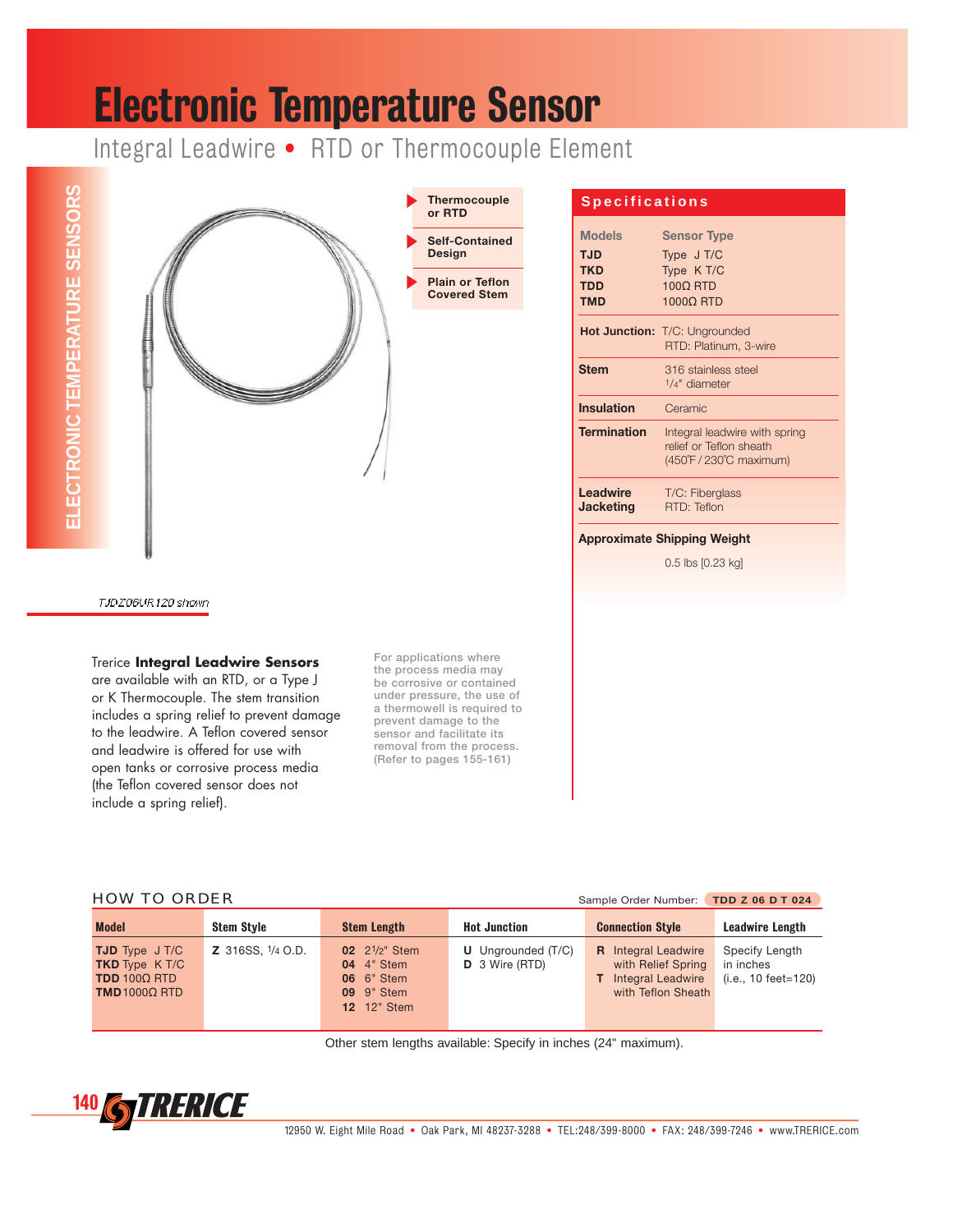

All dimensions are nominal. Dimensions in [ ] are in millimeters. Integral Leadwire

**ELECTRONIC TEMPERATURE SENSORS**

ELECTRONIC TEMPERATURE SENSORS



#### Sensor Specifications

| <b>Thermocouple</b> |                   |                                     |                                   |                                                                        |  |
|---------------------|-------------------|-------------------------------------|-----------------------------------|------------------------------------------------------------------------|--|
| <b>Type</b>         | <b>Color Code</b> | <b>Positive Lead</b>                | <b>Negative Lead</b>              | <b>Temperature Range</b>                                               |  |
|                     | Black             | $Iron* (Fe)$<br>[white]             | Constantan (Cu-Ni)<br>[red]       | 32 $^{\circ}$ to 1382 $^{\circ}$ F (0 $^{\circ}$ to 750 $^{\circ}$ C)  |  |
| K                   | Yellow            | Nickel-Chromium (Ni-Cr)<br>[yellow] | Nickel-Aluminum* (Ni-Al)<br>[red] | 32 $^{\circ}$ to 2282 $^{\circ}$ F (0 $^{\circ}$ to 1250 $^{\circ}$ C) |  |

*\* Magnetic lead*

#### **RTD**

| <b>Type</b> | <b>Material</b> | <b>Resistance</b> | <b>Temperature Coefficient</b>                  | <b>Temperature Range</b>                                                |
|-------------|-----------------|-------------------|-------------------------------------------------|-------------------------------------------------------------------------|
|             | Platinum (Pt)   | $100\Omega$       | $\alpha$ = 0.00385 $\Omega/\Omega$ /°C          | -50° to 700°F (-45° to 370°C) $^{\circ}$                                |
| M           | Platinum (Pt)   | $1000\Omega$      | $\alpha = 0.00385 \Omega/\Omega$ <sup>o</sup> C | -50 $^{\circ}$ to 700 $^{\circ}$ F (-45 $^{\circ}$ to 370 $^{\circ}$ C) |

**Note: Teflon covered sensors are limited to 450°F (232°C).**